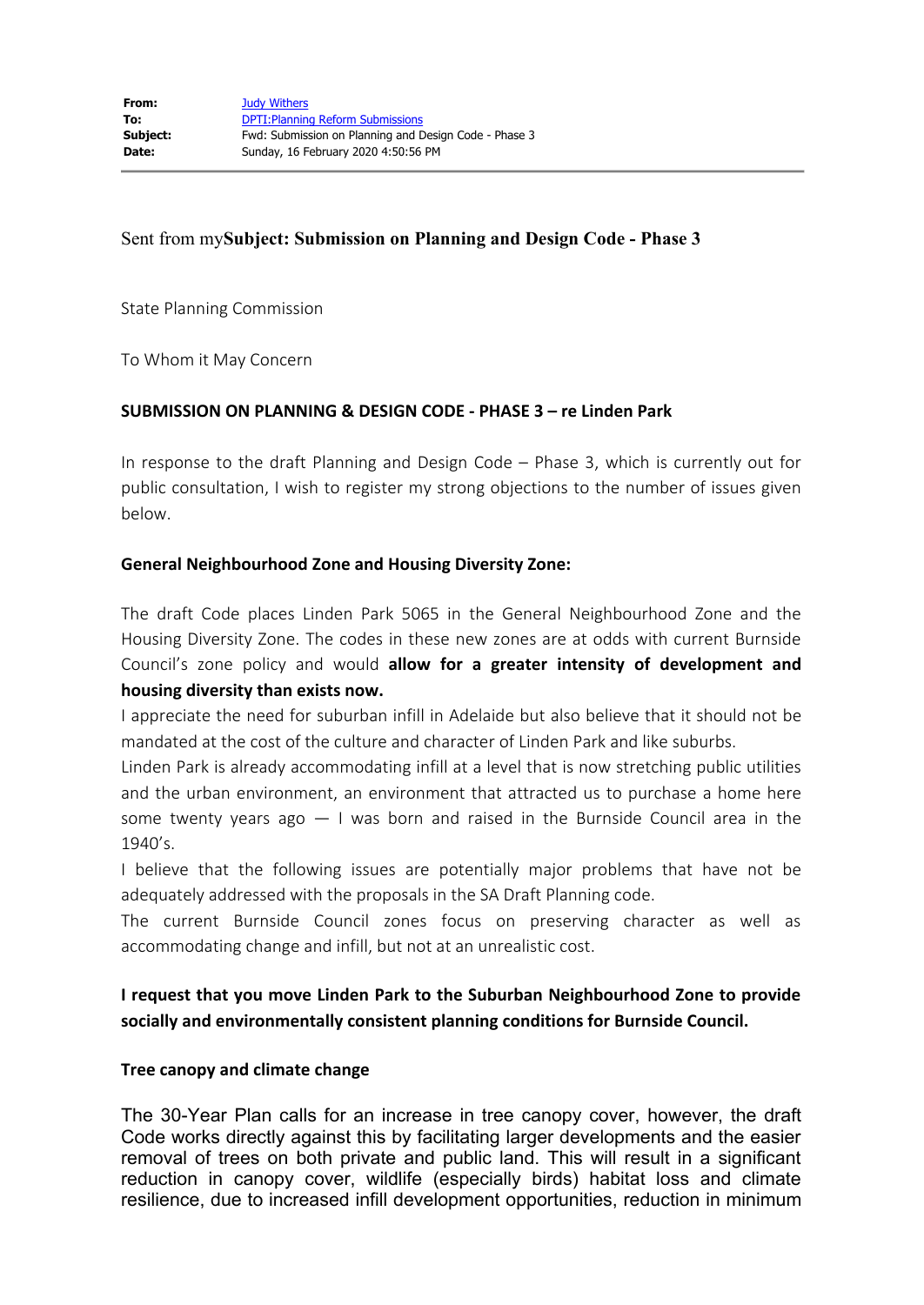site areas, increased site coverage, reduced setbacks and increased number of street crossovers.

Linden Park embodies the green image of Burnside Council — an image that once lost can never be replaced for future generations. **We will be sacrificing a desirable "green suburb" for a "concrete jungle" – not a great legacy for future generations!**

### **Non-Residential land use**

Currently, Burnside Council's residential areas, shops, offices and educational establishments are non-complying. In the new Code, existing residential areas will allow these non-residential uses which will adversely impact traffic, parking, noise, neighbour's amenity and the character of Linden Park. This is unacceptable. All uses which are currently non-complying in Burnside Council's residential areas (eg. office and shop) should be "restricted development" and the hierarchy of commercial centres should be maintained.

### **Siting and Setbacks**

Under the Code, building setbacks from side and rear boundaries will noticeably decrease, particularly at upper levels. This is unacceptable and will severely impact amenity and privacy. Existing siting, setback and floor area criteria should be maintained throughout all our residential areas in Burnside Council, including Linden Park.

### **Density and Allotment Sizes**

I understand that the draft Code contains a number of errors and omissions. It is important that current minimum allotment sizes, heights and frontage widths match existing policies. Again, such proposed changes seriously threaten the culture and environment of Linden Park further. Linden Park already has one of the highest density of residents per hectare in Burnside Council.

### **Public Notification**

The Code should reflect our council's current Development Plan policy with respect to the notification of neighbours and the public. The Code should include notification for all development that increases development intensity, including additional dwellings on the site, two storey development, earthworks where new dwelling is located 600mm above ground level, and change of use from residential to non-residential.

## **Impact on Infrastructure and Essential Services**

The potential rate and intensity of new developments in Linden Park which will be facilitated through the proposed codes for a General Neighbourhood Zone will certainly increase the level of stress on existing local infrastructure, especially;

Schools — primary and secondary schools are already over-subscribed